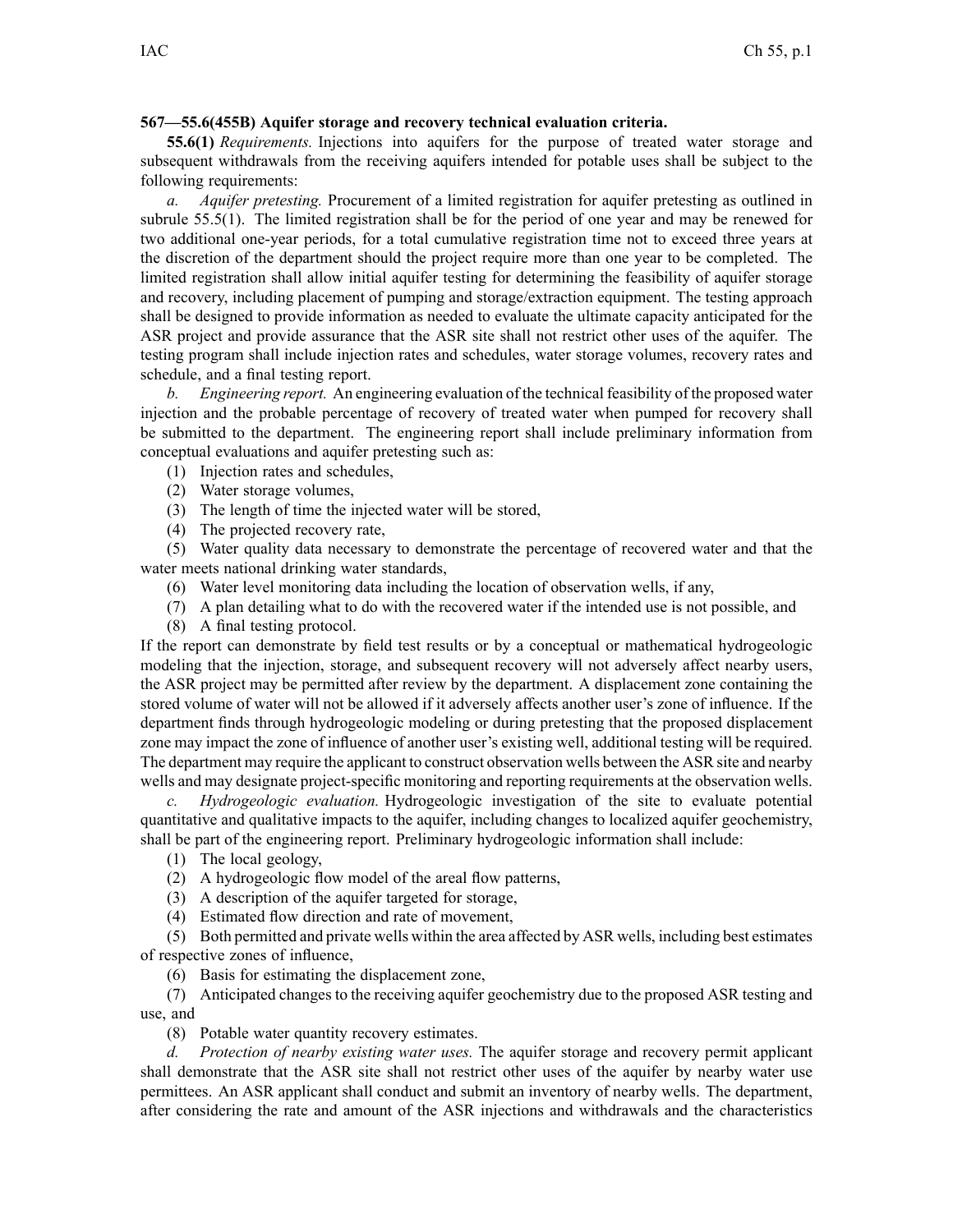of the aquifer, will determine the extent of the inventory and the appropriate radius from the proposed ASR site. The department shall provide <sup>a</sup> map specifying the area in which the inventory is needed and forms specifying information to be gathered. The ASR permit applicant shall make <sup>a</sup> good-faith effort in obtaining available information from public records to identify nearby landowners and occupants and from drilling contractors identified by <sup>a</sup> landowner or occupan<sup>t</sup> who responds to the inventory. The ASR applicant shall immediately notify the department of all objections raised by nearby landowners or other on-site problems such as the structural integrity of the injection equipment. Well interference conflicts arising from the proposed ASR site/project shall be resolved as outlined in 567—Chapter 54 or as otherwise specified by the department. Water recovery from an ASR site will not be permitted to any user other than the ASR permittee.

*e. MCL exceedance limitation.* No permit shall allow injected water to contain contaminants in excess of the maximum contaminant levels (MCLs) established by the department in 567—Chapters 40 to 43. Chemicals associated with disinfection of the water may be injected into the aquifer up to the standards established under 567—Chapters 40 to 43 or as otherwise specified by the department.

*f. Reporting and record keeping.* The permittee shall maintain <sup>a</sup> monthly record of injection and recovery, including the total number of hours of injection and recovery and the total metered quantity injected and recovered. The records must be submitted to the department annually. Project records including water quality testing records must be kept by the applicant for <sup>a</sup> period of five years. Water quality monitoring shall be at the frequency required by 567—Chapters 40 to 43 and as identified in the water system's public water supply operation permit. The applicant shall keep project records for <sup>a</sup> period of three years after termination of an ASR project and closure of the recovery wells.

*g. Follow-up analysis by permittee.* Reserved.

*h. Vacating <sup>a</sup> permit for failure to construct and nonuse.* The department may vacate the permit if the applicant fails to construct injection and water pumpage/recovery and ancillary equipment within three years of issuance of the permit (or subsequent permit modifications or renewals). The permit may also be vacated if the applicant does not use the storage system within three years of acquisition of the permit. A site abandonment plan including the physical removal of injection and water recovery equipment and the abandonment of all injection/recovery and observation wells pursuan<sup>t</sup> to 567—Chapter 39 will be required of the applicant if the permit is vacated. A permittee whose permit is vacated may reques<sup>t</sup> <sup>a</sup> formal review of the action. The permittee must submit <sup>a</sup> reques<sup>t</sup> for review in writing to the director within 30 days of the date of notification of the final decision made by the department. A decision by the director in <sup>a</sup> formal review case may be further appealed to the environmental protection commission (EPC).

*i. Mechanical integrity.* Other conditions that are necessary to ensure adequate protection of water supplies may be imposed for mechanical integrity checks of the injection and treated water recovery well.

*j. Revocation.* The department may revoke or modify <sup>a</sup> permit to preven<sup>t</sup> or mitigate injury to other water users or otherwise protect aquifer water quality. The department may, based upon valid scientific data, further restrict certain chemicals in the injection source water if the department finds the constituents will interfere with or pose <sup>a</sup> threat to the maintenance of the water resources of the state for presen<sup>t</sup> or future beneficial uses.

## *k. Nonpotable uses.* Reserved.

**55.6(2)** *Duration of permit, conditions of permit, and applicant property rights.* Permits for aquifer storage and recovery shall be issued for 20 years.

*a. Conditions of permit.* The permit will specify the maximum allowable injection rate at each well, the maximum allowable annual quantitative storage volume, and the maximum allowable instantaneous water withdrawal rate at each well.

*b. Property of permittee.* The department shall not authorize withdrawals of treated water from an aquifer storage and recovery site by anyone other than the permittee during the period of the permit and each subsequent renewal permit. Treated water injected into <sup>a</sup> receiving aquifer (and thereby comprising the "displacement zone") as par<sup>t</sup> of an ASR permit is the property of the permittee. Treated water which is recovered from storage within <sup>a</sup> displacement zone under terms of <sup>a</sup> permit shall be referred to as "recovered water" and shall be the property of the permittee. If <sup>a</sup> permit is revoked or otherwise